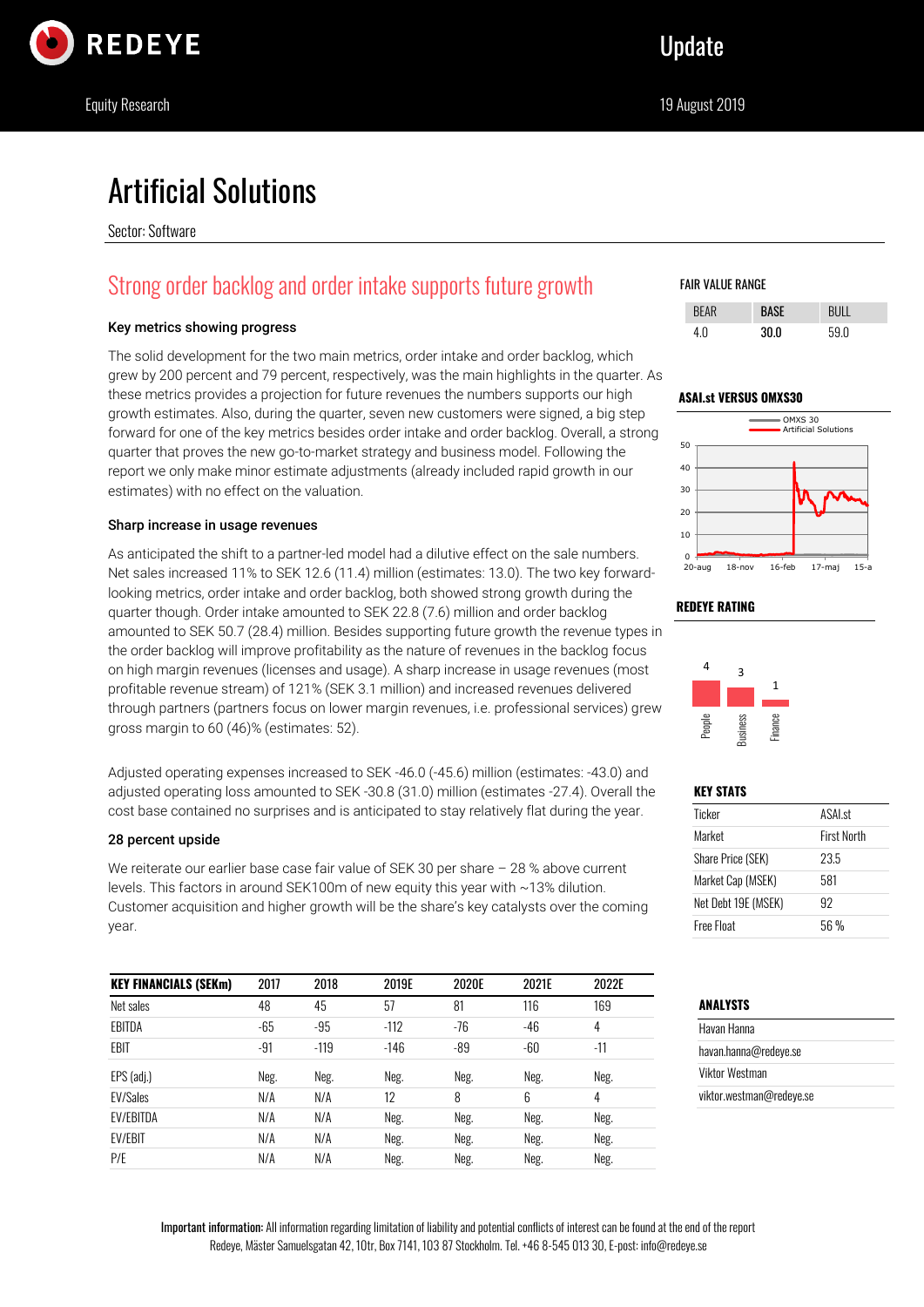# Q2'19 reflections

The Q2'19 figures showed great progress for the most important metrics: order intake, order backlog, gross margin and usage revenues. As earlier stated the shift to a partner-led model will have a dilutive effect on net sales throughout 2019. Sales via partners has two properties: i) revenue streams from partners are delayed before AS recognises them, and ii) a dilutive effect on top line (service revenue accrue mainly to partners).

| <b>SEKm</b>          | Q2'18   | Q2'19e  | Q2'19a  | Diff. (abs.) |
|----------------------|---------|---------|---------|--------------|
| <b>Net sales</b>     | 11.4    | 13.0    | 12.6    | $-0.4$       |
| Capitalised costs    | 3.2     | 2.6     | 2.6     | 0.0          |
| Other income         | 0       | 0       | 0       |              |
| <b>Total income</b>  | 14.6    | 15.6    | 15.3    | $-0.3$       |
|                      |         |         |         |              |
| <b>Total OPEX</b>    | $-38.1$ | $-40.0$ | $-45.2$ | $-5.2$       |
| Total OPEX adj.      | $-38.1$ | $-40.0$ | $-42.9$ | $-2.9$       |
| <b>EBITDA</b>        | $-23.5$ | $-24.4$ | $-29.9$ | $-5.5$       |
| EBITDA adj.          | $-23.5$ | $-24.4$ | $-27.6$ | $-3.2$       |
|                      |         |         |         |              |
| D&A                  | $-7.5$  | $-3.0$  | $-3.1$  | $-0.1$       |
| <b>EBIT</b>          | $-31.0$ | $-27.4$ | $-33.0$ | $-5.6$       |
| EBIT adj.            | $-31.0$ | $-27.4$ | $-30.7$ | $-3.3$       |
|                      |         |         |         |              |
| Order intake         | 7.6     | n.a     | 22.8    |              |
| Order backlog        | 28.4    | n.a     | 50.7    |              |
|                      |         |         |         |              |
| Net sales growth     | n.a     | 14%     | 11%     |              |
| Order intake growth  | n.a     | n.a     | 200%    |              |
| Order backlog growth | n.a     | n.a     | 79%     |              |
| Gross margin         | 46%     | 52%     | 60%     |              |
| EBITDA margin        | neg     | neg     | neg     |              |
| <b>EBIT margin</b>   | neg     | neg     | neg     |              |

#### **Artificial Solutions: Actuals and estimates, Q2'19**

*Source: Redeye Reserach, Artificial Solutions*

During the quarter Artificial Solutions did incur additional costs in respect of the reverse takeover in February (-2.3 MSEK). These expenses are not considered to be recurring and have been expensed in full. AS do not expect additional costs related to the reverse takeover going forward.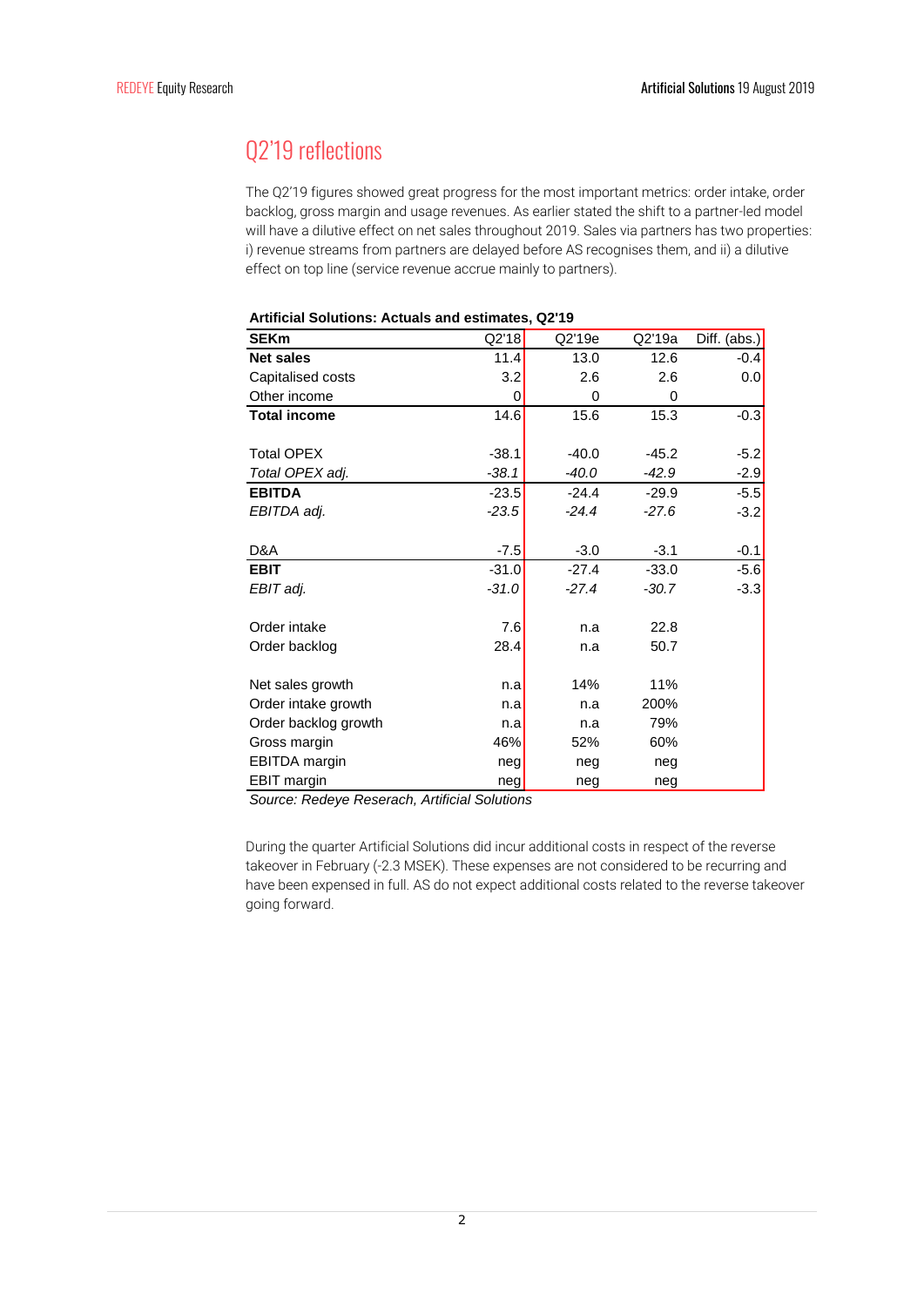The forward looking metrics, order intake\* and order backlog\* showed impressive growth and are a good indication for future revenues. As of June 2019 order intake and order backlog amounted to SEK 39.6 (27.8) million and SEK 50.8 (28.4) million, respectively.



Besides supporting future growth both order intake and order backlog has shifted to a more profitable revenue mix – thus also supporting higher margins going forward, see table to the right. 33% of total order backlog expected to be delivered in year 2 and beyond. Important to note here is that as

|      |  |  |  | Order intake and order backlog |  |
|------|--|--|--|--------------------------------|--|
|      |  |  |  |                                |  |
| $ -$ |  |  |  |                                |  |

| (% of total)        | Q2'18   | Q2'19 |
|---------------------|---------|-------|
| License & Usage     | 57%     | 70%   |
| Services            | 43%     | 30%   |
| Total order intake  | 100%    | 100%  |
| License & Usage     | 63%     | 81%   |
| Services            | 37%     | 19%   |
| Total order backlog | 100%    | 100%  |
|                     | $\cdot$ |       |

Source: Redeye Research, Artificial Solutions

some customers will buy usage and services "as used", the future revenues from existing customers may be beyond that included in backlog at any stage.

#### Shift to partner led business model in work

In line with AS go-to-market strategy, partner's share of delivered revenue increased to 34% compared to 25% in the quarter last year. This transition is starting to make its mark in the favourable revenue mix in order intake and order backlog. The partner channel will boost gross margins as partners deliver professional services (lower-margin business) to customers, leaving AS to concentrate on the license and usage-based revenues (high-margin business).

During the quarter the partners delivered two deals (out of 7 in total) in which AS had no involvement. As well as increasing the share of high-margin revenues, the main contribution of the partner channel is a reduction in customer acquisition costs (i.e. increased scalability and efficiency). Increased partner sales should be seen as an indication of partners investing more of their own dollars to get their staff trained on Teneo, and this is ultimately driven by customer demand.

\*) *Order intake measures the total value of contractual commitments made by customers during the quarter. Order backlog represents the accumulated value orders received but have not yet been delivered.*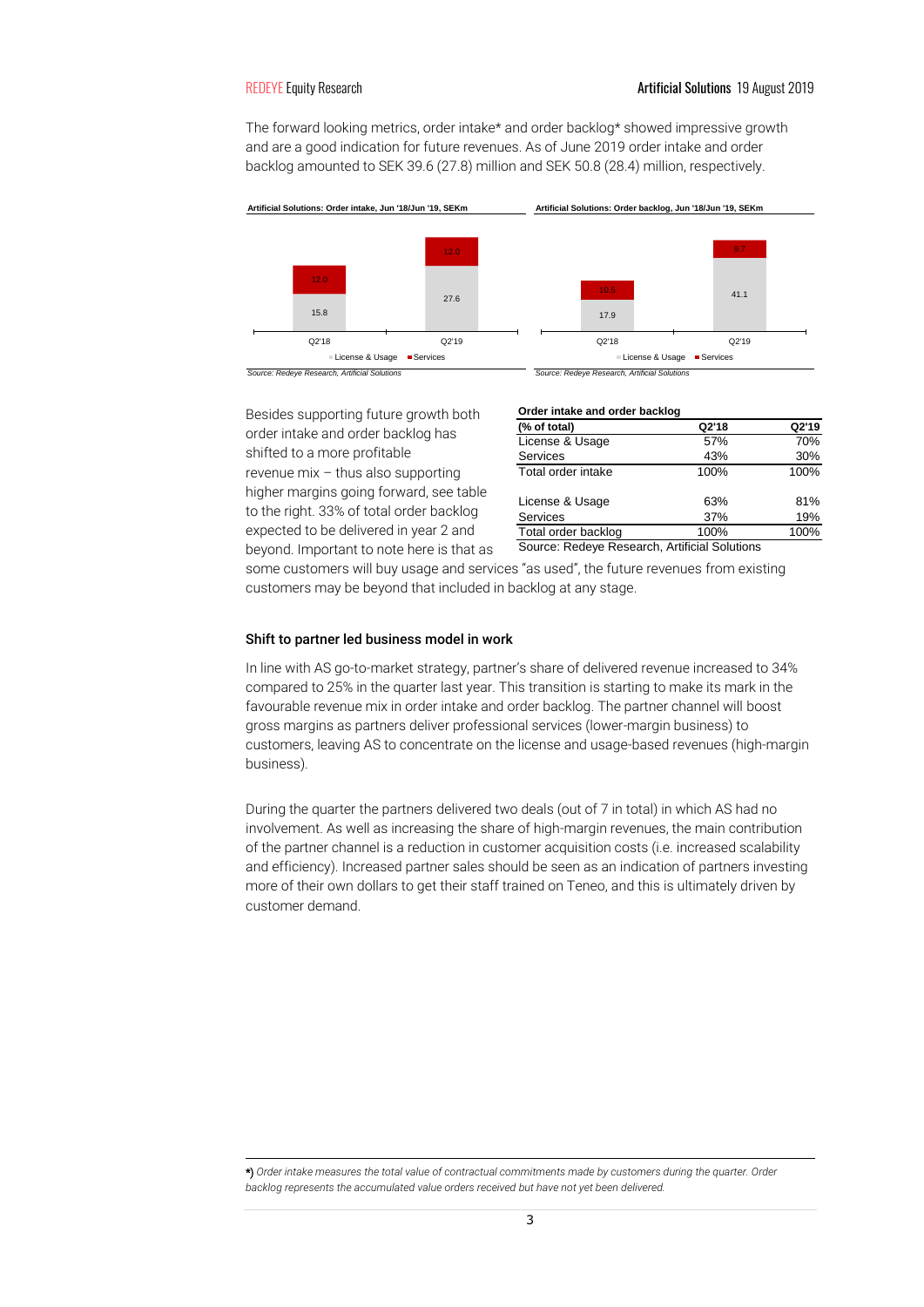# Financial projections

This section presents our estimate changes and detailed estimates.

## Estimate changes

The table below summarizes our estimate changes for '19e-'21e following the report.

| Artificial Solutions: Estimate changes, '19e-'21e |          |         |         |  |  |  |  |
|---------------------------------------------------|----------|---------|---------|--|--|--|--|
| <b>SEKm</b>                                       | 2019e    | 2020e   | 2021e   |  |  |  |  |
| Net sales (new)                                   | 57.2     | 80.7    | 116.2   |  |  |  |  |
| Net sales (old)                                   | 57.6     | 81.3    | 117.0   |  |  |  |  |
| change                                            | $-1%$    | $-1%$   | $-1%$   |  |  |  |  |
| <b>EBITDA</b> (new)                               | $-111.5$ | $-76.3$ | $-45.8$ |  |  |  |  |
| EBITDA (old)                                      | $-97.4$  | $-75.7$ | $-45.0$ |  |  |  |  |
| change                                            | $-14%$   | $-1%$   | $-2%$   |  |  |  |  |
| EBIT (new)                                        | $-145.9$ | $-89.3$ | $-59.8$ |  |  |  |  |
| EBIT (old)                                        | $-131.5$ | $-88.7$ | $-59.8$ |  |  |  |  |
| change                                            | $-11%$   | $-1%$   | 0%      |  |  |  |  |

*Source: Redeye Reserach, Artificial Solutions*

## Detailed estimates

### **Artificial Solutions: Profit and loss, at base case, '18-'22e**

| <b>SEKm</b>           | 2018     | Q1'19   | Q2'19    | Q3'19e  | Q4'19e  | 2019e    | 2020e    | 2021e    | 2022e    |
|-----------------------|----------|---------|----------|---------|---------|----------|----------|----------|----------|
| <b>Net sales</b>      | 44.9     | 12.6    | 12.6     | 15.0    | 17.0    | 57.2     | 80.7     | 116.2    | 168.5    |
| Capitalised costs     | 12.2     | 2.3     | 2.6!     | 2.8     | 3.0     | 10.7     | 12.0     | 13.0     | 16.0     |
| Other income          | 5.3      | 0.0     | 0.0      | 0.0     | 0.0     | 0.0      | 1.0      | 1.0      | 1.0      |
| <b>Total income</b>   | 62.4     | 14.9    | 15.21    | 17.8    | 20.0    | 67.9     | 93.7     | 130.2    | 185.5    |
| Other external costs  | $-51.5$  | $-17.7$ | $-16.7$  | $-15.0$ | $-16.0$ | $-65.4$  | $-49.0$  | $-51.5$  | $-54.0$  |
| Personnel costs       | $-105.9$ | $-29.0$ | $-28.5$  | $-26.5$ | $-30.0$ | $-114.0$ | $-121.0$ | $-124.6$ | $-127.1$ |
| Other operating costs | $-0.1$   | 0.0     | 0.01     | 0.0     | 0.0     | 0.0      | 0.0      | 0.0      | 0.0      |
| <b>EBITDA</b>         | $-95.1$  | $-31.8$ | $-30.01$ | $-23.7$ | $-26.0$ | $-111.5$ | $-76.3$  | $-45.8$  | 4.4      |
| D&A                   | $-23.7$  | $-25.1$ | $-3.1$   | $-3.1$  | $-3.1$  | $-34.4$  | $-13.0$  | $-13.9$  | $-15.0$  |
| <b>EBIT</b>           | $-118.8$ | $-56.9$ | $-33.1$  | $-26.8$ | $-29.1$ | $-145.9$ | $-89.3$  | $-59.8$  | $-10.6$  |
| Net financials        | $-27.3$  | $-2.4$  | $-10.2$  | $-7.5$  | $-7.5$  | $-27.6$  | $-16.0$  | $-12.0$  | $-10.0$  |
| <b>EBT</b>            | $-146.1$ | $-59.3$ | $-43.3$  | $-34.3$ | $-36.6$ | $-173.5$ | $-105.3$ | $-71.8$  | $-20.6$  |
| Tax                   | 0.0      | 0.0     | 0.0      | 0.0     | 0.0     | 0.0      | 0.0      | 0.0      | 0.0      |
| <b>Net Income</b>     | $-146.1$ | $-59.3$ | $-43.3$  | $-34.3$ | $-36.6$ | $-173.5$ | $-105.3$ | $-71.8$  | $-20.6$  |

*Source: Redeye Research, Artificial Solutions*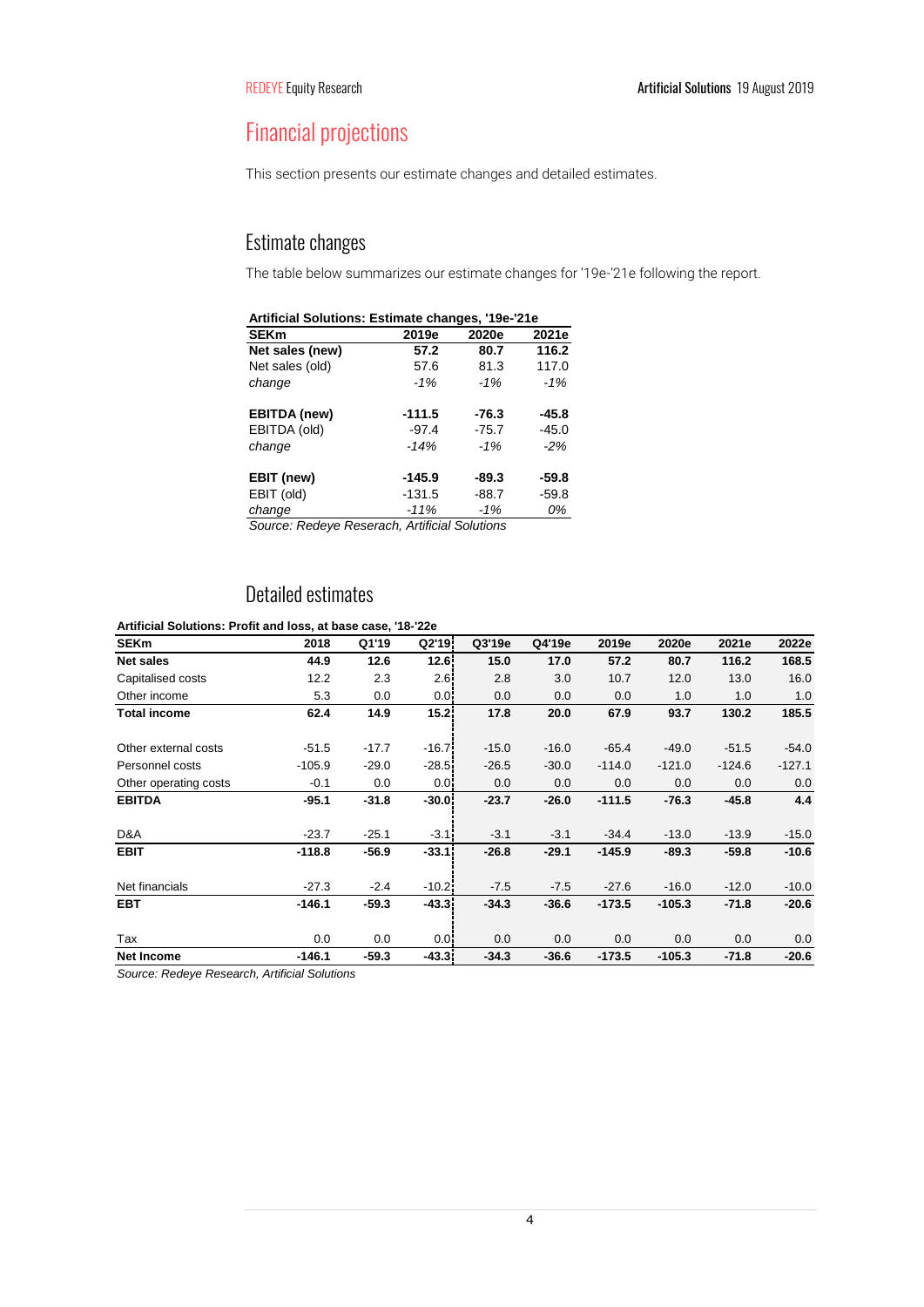# Investment Case

- Offers an attractive exposure to the conversational AI market
- Validated by mayor customers
- Revenue scalability
- Our DCF analysis indicates a value range of SEK  $4 59$ , with a base case of SEK 30 per share.

*As one of the leading vendors of conversational AI technology, Artificial Solutions is well positioned for significant growth. Its underlying market is set to grow at around 40% a year over the next several years, while the company should harness the benefits of its 2013 transformation into a software-based provider, its revised go-to-market strategy and the scaling of its initial deployments in this period too.*

### Major customers/partners

AS's blue-chip customers such as AT&T, Shell and Vodafone and its partner network of leading system integrators (including Accenture, Deloitte and KPMG) validate its technology. But now it must meet the key challenge of acquiring further customers from its target group of large global enterprises, whose sales cycles are usually long and complex. We view its crucial shift to a partner-led model as ensuring scalability and efficiency and note that partners' share of revenue has already increased from 9% in 2016 to 32% in 2018.

### Revenue Scalability

Two of AS's three revenue streams - licenses and usage fees - provide high gross margins (~90%) and recurring revenues. The company's high operating leverage should translate into significant profitability if it succeeds in growing with its market while controlling customer churn and acquisition costs.

### Tough start

Since AS's reverse takeover in March 2019, the share has fallen for no fundamental reason by some 40% - though it has rebounded from its low of SEK 18. We see good scope for a continued revaluation if the company performs as we forecast and gains more visibility with investors.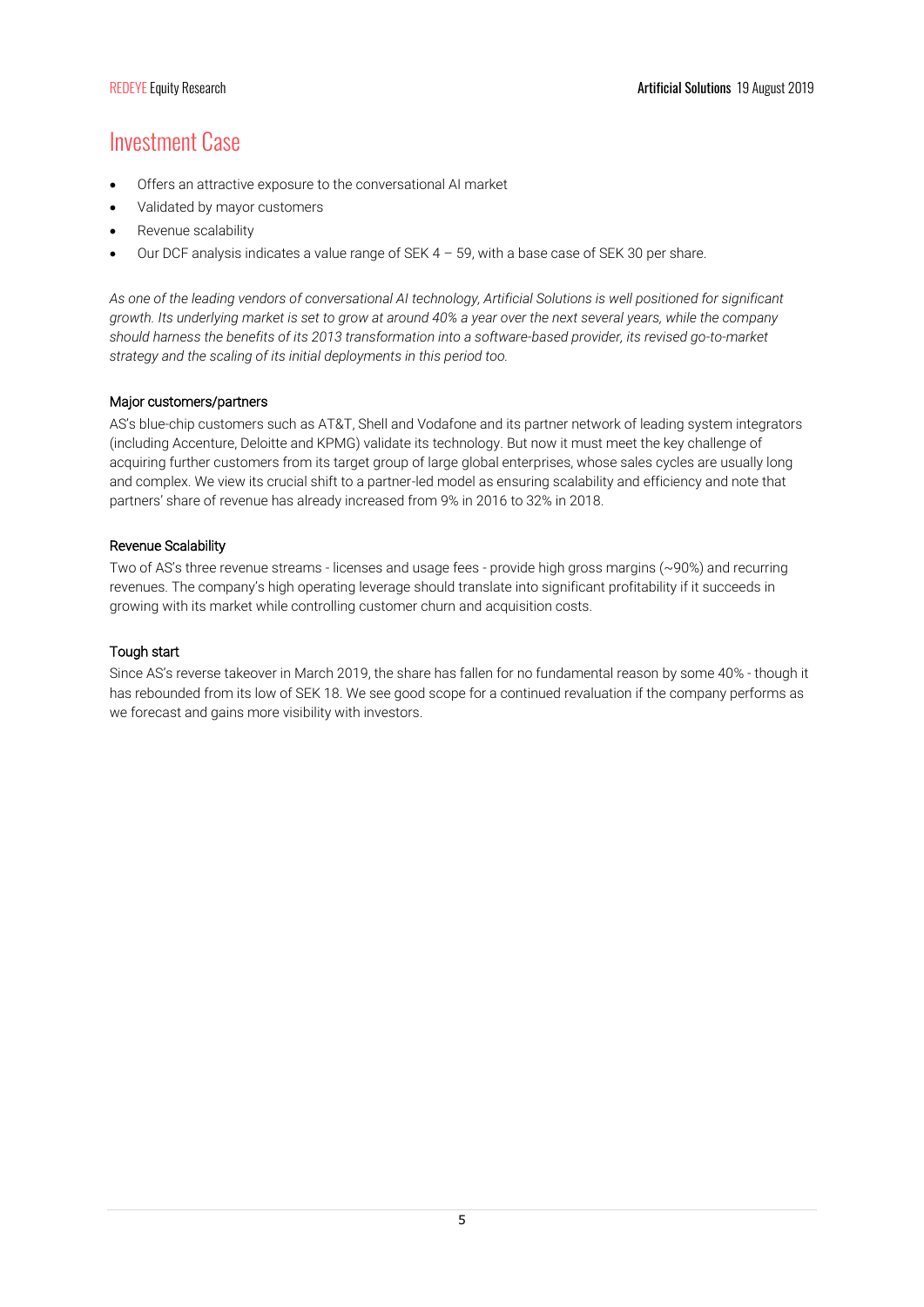# Valuation

Our valuation assumes around SEK 100m in new equity this year with ~13% dilution (precise numbers depending on the share price at the time of the issue). The number of shares in our valuation amounts to 28.56 million. The numbers presented in the 'Financial projections'' chapter make up our estimates for the forecast period '19-'22 in base case.

We derive our fair value from a fundamental DCF analysis applied across three scenarios - base case (most likely), bear case (pessimistic) and bull case (optimistic).

- CAGR sales '18-'22: 37%
- CAGR sales '22-'28: 20%
- Terminal growth rate: 2%
- Sales '28e: SEK390m
- Avg. EBIT margin\*: 10%
- Terminal EBIT margin: 14%
- WACC: 12%

### *\*) period '22-'28*

In our bear case scenario, we see our bear points materialize. It mainly boils down to competition and technology risks, where we assume that Teneo will not sustain its competitiveness over the medium and long-term.

As a result, the shift towards more profitable revenue types do not occur and the operating leverage is not realized.

These factors will contribute to AS lowering ambition and become a company with limited growth possibilities (i.e. a consultancy company with minor software sales). Lowered ambition will result in minor investments, employment, and marketing – leading to stable margins.

## Bear Case 4.0 SFK Base Case 30.0 SFK Bull Case 59.0 SFK

Key Assumptions ('22-'28):

- CAGR sales: 33%
- Terminal growth rate: 2%
- Sales '28e: SEK860m
- Avg. EBIT margin: 22%
- Terminal EBIT margin: 34%
- WACC: 12%

As the market develops, AS is well positioned to benefit from its superior offering. As a result, our base case sees it growing with the market thanks to the competitive product and its revised go-to-market strategy.

The company's high operating leverage will translate into significant profitability as we assume a low customer churn and favorable customer acquisition costs.

In base case, we anticipate positive cash flow from 2023, a pessimistic view relative to AS own targets of positive cash flow from 2020.

- CAGR sales '18-'22: 46%
- CAGR sales '22-'28: 43%
- Terminal growth rate: 2%
- Sales '28e: SEK1 570m
- Avg. EBIT margin\*: 27%
- Terminal EBIT margin: 37%
- WACC: 12%

*\*) period '22-'28* 

Our bull case factors in higher growth, driven by more customer wins and wider deployments at each customer (i.e. higher ACV).

Greater success will let AS to leverage its conversational data even further with a healthy rate of product innovation steaming from it – which ensures its competitiveness over a longer period.

It's operating leverage and lower churn assumptions (driven by greater stickiness from wider deployments) allows for greater margins, explaining our long-term profitability assumptions.

In bull case, we anticipate positive cash flow from 2022, still a pessimistic view relative to AS own targets of positive cash flow from 2020.

## **Catalysts**

#### Growth

Customer acquisition and accelerated growth will be the most important catalysts for the share over the next year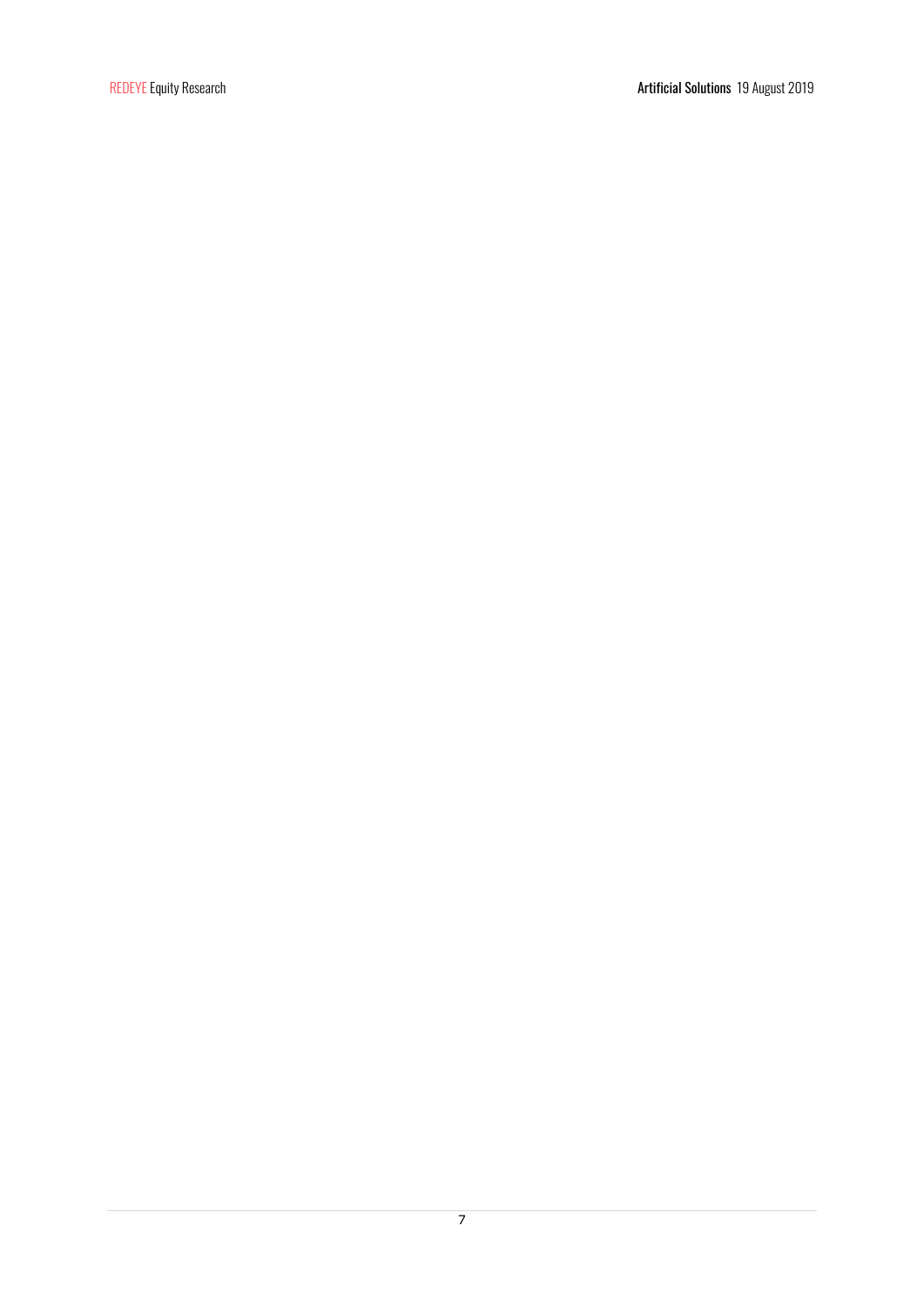# Summary Redeye Rating

The rating consists of three valuation keys, each constituting an overall assessment of several factors that are rated on a scale of 0 to 1 points. The maximum score for a valuation key is 5 points.

### Rating changes in the report

No changes.

### People: 4

Artificial Solutions has a highly experienced senior management team and holds a strong position in terms of technological know-how and products. The challenges ahead relate to good execution and management (go-tomarket approach, customer acquisition, partner strategy etc.). Our assessment is that the team is well-equipped to capitalize on these opportunities. In addition to the CEO's experience from companies undergoing expansion, the majority of the team has been at AS for eight years or more. We consider the management team and the developers to be fundamental to the company, which also represents a risk (dependency on key personnel). We would like the board and management team to have more skin in the game, to confirm their confidence in the company's future and to align their interests with other shareholders'. As of now, their combined holding amounts to  $\sim$ 4.9%.

### Business: 3

AS is active in a market that is exhibiting particularly rapid growth. The overall global intelligent virtual assistants market is set to grow ~40% a year until 2023, according to Tractica, making it clearly a favorable market to be part of. Two of AS's three revenue streams - licenses and usage fees - provide high gross margins (~90%) and recurring revenues. The company's high operating leverage should translate into significant profitability if it succeeds in growing with its market while controlling customer churn and acquisition costs.

### Financials: 1

.

Even though AS secured SEK66m in a targeted share issue (on the 20th of June) the funds will only suffice for the short-term. We anticipate that the company will need to raise additional capital this year for its ongoing operations. Its balance sheet is strained with negative equity and considerable debt. See page 61-63 in the company description document for more detailed information. AS has never before been able to reach profitability. In our estimates (base case), AS will reach profitability during 2023, at that point, the rating would start to gradually increase.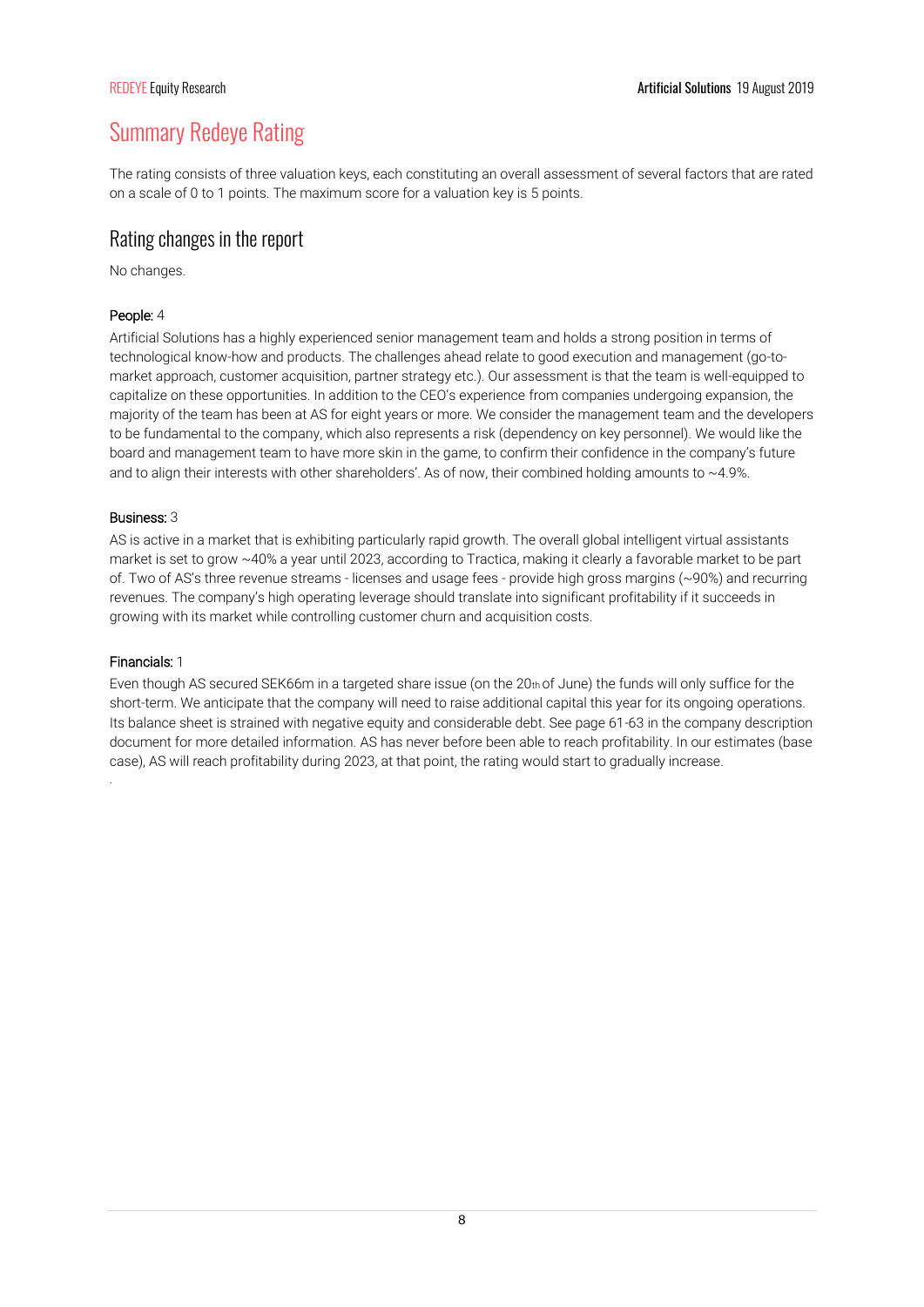| <b>INCOME STATEMENT</b>              | 2017           | 2018           | 2019E          | 2020E          | 2021E          |
|--------------------------------------|----------------|----------------|----------------|----------------|----------------|
| Net sales                            | 48             | 45             | 57             | 81             | 116            |
| <b>Total operating costs</b>         | $-113$         | $-140$         | $-169$         | $-157$         | $-162$         |
| EBITDA                               | $-65$          | $-95$          | $-112$         | $-76$          | $-46$          |
| Depreciation                         | -1             | $-1$           | $-1$           | $-1$           | $-1$           |
| Amortization                         | $-24$          | $-23$          | $-34$          | $-13$          | $-13$          |
| Impairment charges                   | 0              | 0              | 0              | 0              | 0              |
| EBIT                                 | $-91$          | $-119$         | $-146$         | $-89$          | -60            |
| Share in profits                     | 0              | 0              | 0              | 0              | 0              |
| Net financial items                  | $-14$          | $-27$          | $-28$          | $-16$          | $-12$          |
| Exchange rate dif.                   | 0              | 0              | 0              | 0              | 0              |
| Pre-tax profit                       | $-105$         | $-146$         | $-174$         | $-105$         | $-72$          |
| Tax                                  | 0              | 0              | 0              | 0              | 0              |
| Net earnings                         | $-105$         | $-146$         | $-174$         | $-105$         | $-72$          |
|                                      |                |                |                |                |                |
| <b>BALANCE SHEET</b><br>Assets       | 2017           | 2018           | 2019E          | 2020E          | 2021E          |
| Current assets                       |                |                |                |                |                |
| Cash in banks                        | 4              | 47             | 131            | 42             | 6              |
| Receivables                          | 4              | 6              | 7              | 10             | 13             |
| Inventories                          | 0              | 0              | $\mathbf{0}$   | 0              | 0              |
| Other current assets                 | 10             | 17             | 17             | 17             | 17             |
| <b>Current assets</b>                | 18             | 70             | 156            | 69             | 36             |
| <b>Fixed assets</b>                  |                |                |                |                |                |
|                                      | $\overline{2}$ | $\overline{2}$ | $\overline{2}$ | $\overline{2}$ | $\overline{2}$ |
| Tangible assets                      |                |                |                |                |                |
| Associated comp.                     | 0              | 0              | 0              | 0              | 0              |
| Investments                          | 5              | 6              | 6              | 6              | 6              |
| Goodwill                             | 7              | 0              | 0              | 0              | 0              |
| Cap. exp. for dev.                   | 0              | 0              | 0              | 0              | 0              |
| O intangible rights                  | 30             | 29             | 28             | 28             | 27             |
| O non-current assets                 | 0              | 0              | 0              | 0              | 0              |
| <b>Total fixed assets</b>            | 45             | 37             | 36             | 35             | 35             |
| Deferred tax assets                  | 0              | 0              | 0              | 0              | 0              |
| Total (assets)                       | 63             | 107            | 191            | 105            | 71             |
| Liabilities                          |                |                |                |                |                |
| <b>Current liabilities</b>           |                |                |                |                |                |
| Short-term debt                      | 75             | 94             | 143            | 153            | 167            |
| Accounts payable                     | 36             | 47             | 49             | 52             | 54             |
| O current liabilities                | 0              | 0              | 0              | 0              | 8              |
| <b>Current liabilities</b>           | 112            | 141            | 192            | 205            | 229            |
| Long-term debt                       | 24             | 52             | 80             | 86             | 93             |
| O long-term liabilities              | 0              | 0              | 0              | 0              | 0              |
| Convertibles                         | 0              | 0              | $\mathbf{0}$   | 0              | 0              |
| <b>Total Liabilities</b>             | 136            | 193            | 272            | 291            | 323            |
| Deferred tax liab                    | 0              | 0              | 0              | 0              | 0              |
| Provisions                           | 0              | 0              | 0              | 0              | 0              |
| Shareholders' equity                 | $-73$          | $-86$          | $-81$          | $-186$         | $-252$         |
| Minority interest (BS)               | 0              | 0              | 0              |                | 0              |
|                                      |                |                |                | 0              | $-252$         |
| Minority & equity<br>Total liab & SE | $-73$<br>63    | $-86$<br>107   | $-81$<br>191   | $-186$<br>105  | 71             |
|                                      |                |                |                |                |                |
| <b>FREE CASH FLOW</b>                | 2017           | 2018           | 2019E          | 2020E          | 2021E          |
| Net sales                            | 48             | 45             | 57             | 81             | 116            |
| <b>Total operating costs</b>         | -91            | $-156$         | $-169$         | $-157$         | $-162$         |
| <b>Depreciations total</b>           | 0              | 0              | $-34$          | -13            | $-14$          |
| EBIT                                 | -59            | $-111$         | $-146$         | $-89$          | $-60$          |
| <b>Taxes on EBIT</b>                 | 0              | 0              | 0              | 0              | 0              |
| NOPLAT                               | -59            | $-111$         | $-146$         | $-89$          | $-60$          |
| Depreciation                         | 0              | 0              | 34             | 13             | 14             |
| Gross cash flow                      | -59            | $-111$         | $-112$         | -76            | -46            |
| Change in WC                         | 7              | $-12$          | 1              | 0              | 7              |
| Gross CAPEX                          | -9             | $-13$          | $-11$          | $-13$          | $-14$          |
| Free cash flow                       | -61            | $-136$         | $-122$         | $-89$          | $-52$          |
|                                      |                |                |                |                |                |
| <b>CAPITAL STRUCTURE</b>             | 2017           | 2018           | 2019E          | 2020E          | 2021E          |
| Equity ratio                         | $-115%$        | $-81%$         | $-42%$         | $-178%$        | $-357%$        |
| Debt/equity ratio                    | $-137%$        | $-169%$        | $-276%$        | $-128%$        | $-103%$        |
| Net debt                             | 95             | 99             | 92             | 197            | 254            |
| Capital employed                     | 22             | 13             | 11             | 10             | 2              |
| Capital turnover rate                | 0.8            | $0.4\,$        | $0.3\,$        | 0.8            | 1.6            |
| <b>GROWTH</b>                        | 2017           | 2018           | 2019E          | 2020E          | 2021E          |
| Sales growth                         | 39%            | $-6%$          | 27%            | 41%            | 44%            |
| EPS growth (adj)                     | 0%             | $-44%$         | $-41%$         | $-39%$         | $-32%$         |

### REDEYE Equity Research Artificial Solutions 19 August 2019

| <b>DCF VALUATION</b><br>WACC (%)          | 12.0%             |          | <b>CASH FLOW, MSEK</b><br>NPV FCF (2018-2028) |                 |                              | 98                    |
|-------------------------------------------|-------------------|----------|-----------------------------------------------|-----------------|------------------------------|-----------------------|
|                                           |                   |          | NPV FCF (2028-)                               |                 |                              | 839                   |
|                                           |                   | Net debt |                                               |                 |                              | $-92$                 |
|                                           |                   |          | Fair value estimate MSEK                      |                 |                              | 845                   |
| Assumptions 2017-2023 (%)                 |                   |          |                                               |                 |                              |                       |
| Average sales growth                      | 41.0%             |          | Fair value e. per share, SEK                  |                 |                              | 30.0                  |
| <b>EBIT</b> margin                        | $-52.8%$          |          | Share price, SEK                              |                 |                              | 23.5                  |
| <b>PROFITABILITY</b><br>ROE               | 2017<br>$0\%$     |          | 2018<br>0%                                    | 2019E<br>0%     | 2020E<br>$0\%$               | 2021E<br>0%           |
| ROCE                                      | $-679%$           |          | $-275%$                                       | $-172%$         | $-108%$                      | $-235%$               |
| ROIC                                      | 0%                |          | $-532%$                                       | $-1140%$        | $-805%$                      | $-576%$               |
| <b>EBITDA</b> margin                      | $-137%$           |          | $-212%$                                       | -195%           | $-95%$                       | $-39%$                |
| <b>EBIT</b> margin                        | $-191%$           |          | $-265%$                                       | $-255%$         | $-111%$                      | $-51%$                |
| Net margin                                | $-221%$           |          | $-325%$                                       | $-303%$         | -130%                        | $-62%$                |
| <b>DATA PER SHARE</b>                     | 2017              |          | 2018                                          | 2019E           | 2020E                        | 2021E                 |
| EPS                                       | Neg.              |          | Neg.                                          | Neg.            | Neg.                         | Neg.                  |
| EPS adj                                   | Neg.              |          | Neg.                                          | Neg.            | Neg.                         | Neg.                  |
| Dividend<br>Net debt                      | $0.00\,$<br>16.56 |          | 0.00<br>6.98                                  | 0.00<br>3.22    | 0.00<br>6.88                 | 0.00<br>8.91          |
| <b>Total shares</b>                       | 5.76              |          | 14.22                                         | 28.56           | 28.56                        | 28.56                 |
|                                           |                   |          |                                               |                 |                              |                       |
| VALUATION                                 | 2017              |          | 2018                                          | 2019E           | 2020E                        | 2021E                 |
| FV<br>P/E                                 | N/A<br>N/A        |          | N/A<br>N/A                                    | 672,7<br>Neg.   | 672,7<br>Neg.                | 672,7                 |
| P/E diluted                               | N/A               |          | N/A                                           | Neg.            | Neg.                         | Neg.<br>Neg.          |
| P/Sales                                   | N/A               |          | N/A                                           | 10.2            | 7.2                          | 5.0                   |
| <b>EV/Sales</b>                           | N/A               |          | N/A                                           | 11.8            | 8.3                          | 5.8                   |
| EV/EBITDA                                 | - N/A             |          | N/A                                           | Neg.            | Neg.                         | Neg.                  |
| <b>EV/EBIT</b>                            | N/A               |          | N/A                                           | Neg.            | Neg.                         | Neg.                  |
| P/BV                                      | N/A               |          | N/A                                           | Neg.            | Neg.                         | Neg.                  |
| <b>SHARE PERFORMANCE</b>                  |                   |          | <b>GROWTH/YEAR</b>                            |                 |                              | 16/18E                |
| 1 month                                   |                   | $-9.6%$  | Net sales                                     |                 |                              | $9.5\%$               |
| 3 month                                   |                   | $-13.0%$ | Operating profit adj                          |                 |                              | 26.7%                 |
| 12 month                                  |                   | N/A      | EPS, just                                     |                 |                              | $-42.4%$              |
| Since start of the year                   |                   | N/A      | Equity                                        |                 |                              | 5.3%                  |
| <b>SHAREHOLDER STRUCTURE %</b>            |                   |          |                                               | <b>CAPITAL</b>  |                              | <b>VOTES</b>          |
| Scope                                     |                   |          |                                               | 49.3%           |                              | 49.3%                 |
| SEB-Stiftelsen                            |                   |          |                                               | 4.8%            |                              | 4.8%                  |
| Longshore AB                              |                   |          |                                               | 3.2%            |                              | 3.2%                  |
| Peter Lindell                             |                   |          |                                               | 3.1%            |                              | 3.1%                  |
| Acervo AB                                 |                   |          |                                               | 2.8%            |                              | $2.8\%$               |
| Andrew Walton-Green                       |                   |          |                                               | 2.7%            |                              | 2.7%                  |
| <b>NLISIP</b>                             |                   |          |                                               | 2.1%            |                              | 2.1%                  |
| Johan A. Gustavsson<br>John Bremer        |                   |          |                                               | 2.0%<br>$1.6\%$ |                              | 2.0%<br>$1.6\%$       |
| AB Possessor                              |                   |          |                                               | $1.4\%$         |                              | 1.4%                  |
| <b>SHARE INFORMATION</b>                  |                   |          |                                               |                 |                              |                       |
| Reuters code                              |                   |          |                                               |                 |                              | ASAI.st               |
| List                                      |                   |          |                                               |                 |                              | <b>First North</b>    |
| Share price                               |                   |          |                                               |                 |                              | 23.5                  |
| Total shares, million<br>Market Cap, MSEK |                   |          |                                               |                 |                              | 24.7<br>580.1         |
| <b>MANAGEMENT &amp; BOARD</b>             |                   |          |                                               |                 |                              |                       |
| CEO                                       |                   |          |                                               |                 |                              | Lawrence Flynn        |
| CFO                                       |                   |          |                                               |                 |                              | <b>Chris Bushnell</b> |
| IR                                        |                   |          |                                               |                 |                              | <b>Chris Bushnell</b> |
| Chairman                                  |                   |          |                                               |                 |                              | Åsa Hedin             |
| <b>FINANCIAL INFORMATION</b>              |                   |          |                                               |                 |                              |                       |
|                                           |                   |          |                                               |                 |                              |                       |
| <b>ANALYSTS</b>                           |                   |          |                                               |                 |                              | Redeve AB             |
| Havan Hanna                               |                   |          |                                               |                 | Mäster Samuelsgatan 42, 10tr |                       |
| havan.hanna@redeye.se                     |                   |          |                                               |                 |                              | 111 57 Stockholm      |

Viktor Westman

viktor.westman@redeye.se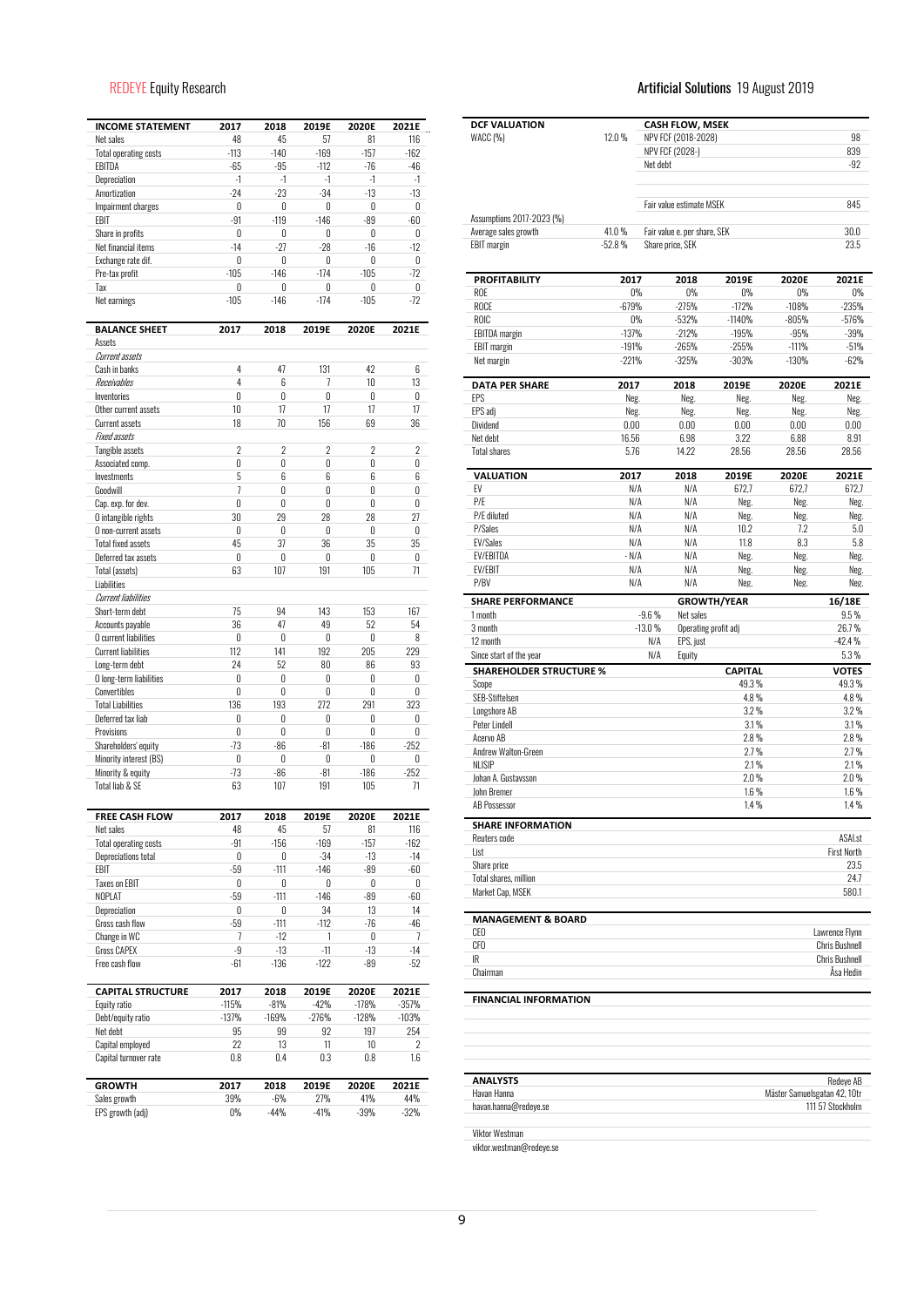# Redeye Rating and Background Definitions

### Company Quality

Company Quality is based on a set of quality checks across three categories; PEOPLE, BUSINESS, FINANCE. These are the building blocks that enable a company to deliver sustained operational outperformance and attractive longterm earnings growth.

Each category is grouped into multiple sub-categories assessed by five checks. These are based on widely accepted and tested investment criteria and used by demonstrably successful investors and investment firms. Each sub-category may also include a complementary check that provides additional information to assist with investment decision-making.

If a check is successful, it is assigned a score of one point; the total successful checks are added to give a score for each sub-category. The overall score for a category is the average of all sub-category scores, based on a scale that ranges from 0 to 5 rounded up to the nearest whole number.

The overall score for each category is then used to generate the size of the bar in the Company Quality graphic.

### People

At the end of the day, people drive profits. Not numbers. Understanding the motivations of people behind a business is a significant part of understanding the long-term drive of the company. It all comes down to doing business with people you trust, or at least avoiding dealing with people of questionable character.

The People rating is based on quantitative scores in seven categories: Passion, Execution, Capital Allocation, Communication, Compensation, Ownership, and Board.

### Business

If you don't understand the competitive environment and don't have a clear sense of how the business will engage customers, create value and consistently deliver that value at a profit, you won't succeed as an investor. Knowing the business model inside out will provide you some level of certainty and reduce the risk when you buy a stock. The Business rating is based on quantitative scores grouped into five sub-categories: Business Scalability, Market Structure, Value Proposition, Economic Moat, and Operational Risks.

### Financials

Investing is part art, part science. Financial ratios make up most of the science. Ratios are used to evaluate the financial soundness of a business. Also, these ratios are key factors that will impact a company's financial performance and valuation. However, you only need a few to determine whether a company is financially strong or weak.

The Financial rating is based on quantitative scores that are grouped into five separate categories: Earnings Power, Profit Margin, Growth Rate, Financial Health, and Earnings Quality.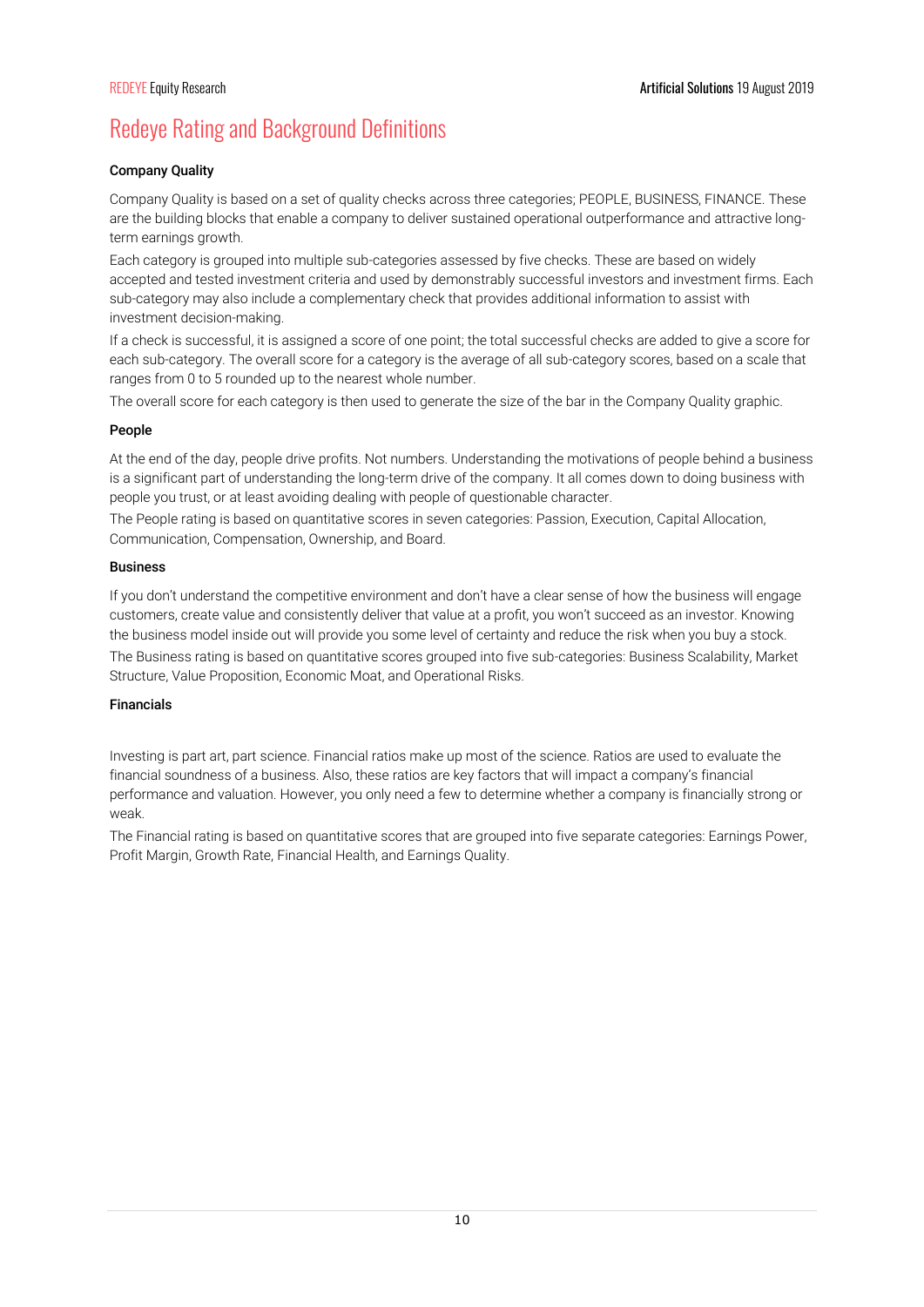# Redeye Equity Research team

Management

Björn Fahlén bjorn.fahlen@redeye.se

Håkan Östling hakan.ostling@redeye.se

### Technology Team

Jonas Amnesten jonas.amnesten@redeye.se

Henrik Alveskog henrik.alveskog@redeye.se

Dennis Berggren dennis.berggren@redeye.se

Havan Hanna havan.hanna@redeye.se

Kristoffer Lindström kristoffer.lindstrom@redeye.se

Fredrik Nilsson fredrik.nilsson@redeye.se

Tomas Otterbeck tomas.otterbeck@redeye.se

Eddie Palmgren eddie.palmgren@redeye.se

Oskar Vilhelmsson oskar.vilhelmsson@redeye.se

Viktor Westman viktor.westman@redeye.se

Linus Sigurdsson (Trainee) linus.sigurdsson@redeye.se **Editorial** 

Jim Andersson jim.andersson@redeye.se

Eddie Palmgren eddie.palmgren@redeye.se

Mark Sjöstedt mark.sjostedt@redeye.se

Johan Kårestedt (Trainee) johan.karestedt@redeye.se

### Life Science Team

Anders Hedlund anders.hedlund@redeye.se

Arvid Necander arvid.necander@redeye.se

Erik Nordström erik.nordstrom@redeye.se

Klas Palin klas.palin@redeye.se

Jakob Svensson jakob.svensson@redeye.se

Ludvig Svensson ludvig.svensson@redeye.se

Oskar Bergman (Trainee) oskar.bergman@redeye.se

Alexander Ribrant (Trainee) alexander.ribrant@redeye.se